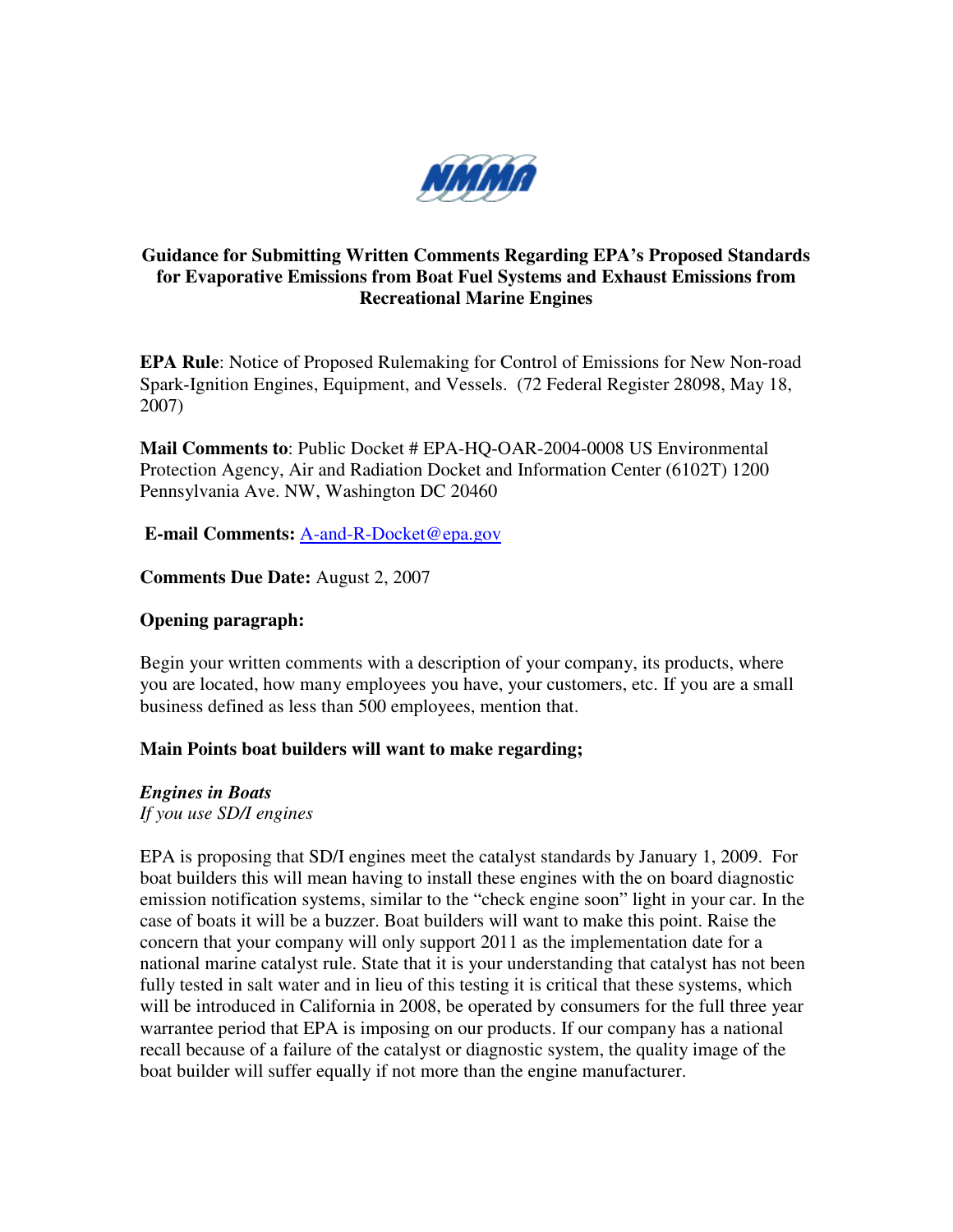### *If you use Outboards*

EPA is proposing that outboards meet the CARB 2008 emission standards in 2009. For boat builders this will mean that there could be shortages of outboards in certain horsepower ranges. Outboard manufacturers have been anticipating turning over their fleet to meet the CARB 2008 standards nationally by 2010. Most engines will comply in 2009, but one more year will allow for a smoother transition. This is a key issue for the independent small business boat builders to explain to EPA that their ability to remain competitive depends on their ability to continue to supply their customers with a variety of engines. By setting an aggressive compliance date, EPA is creating a competitive disadvantage for the small business independent boat builders who may not be able to get the engines they need. By allowing one year, it is our understanding that this is not an issue.

## **Issues Specific to Boat Fuel Systems**

#### *Low permeation fuel hose*

EPA is proposing that boat builders install low permeation hose by January 1, 2008. EPA will not have a final rule until at least then. Boat builders need to tell EPA that they need until January 1, 2009 in order to deplete their inventory and learn what exactly they must do to meet the certification requirements. Use this opportunity to explain that your company has never had to certify their boats for emissions with EPA and you do not have staff with trained or assigned for this function. Ask EPA if they plan to provide training sessions so that your staff knows what they have to do to comply with these new regulations.

#### *Carbon canisters for controlling vent emissions*

NMMA supports the need for diurnal emission requirements from boat fuel systems, but we have serious reservations regarding the safety of the current technology when applied to recreational marine use. A clogged canister or fuel vapor separator would create a pressurized fuel system, which USCG accident records have clearly documented as a hazardous situation. State any concerns you may have for this technology. Recommend that time be allowed for testing and application.

#### *Labeling*

For every technical requirement, EPA has designated a certification / labeling requirement for the boat. As the proposal reads now, the labeling requirements are vague and confusing. EPA needs to simplify this process and work with NMMA and ABYC to create a universal compliance label and location.